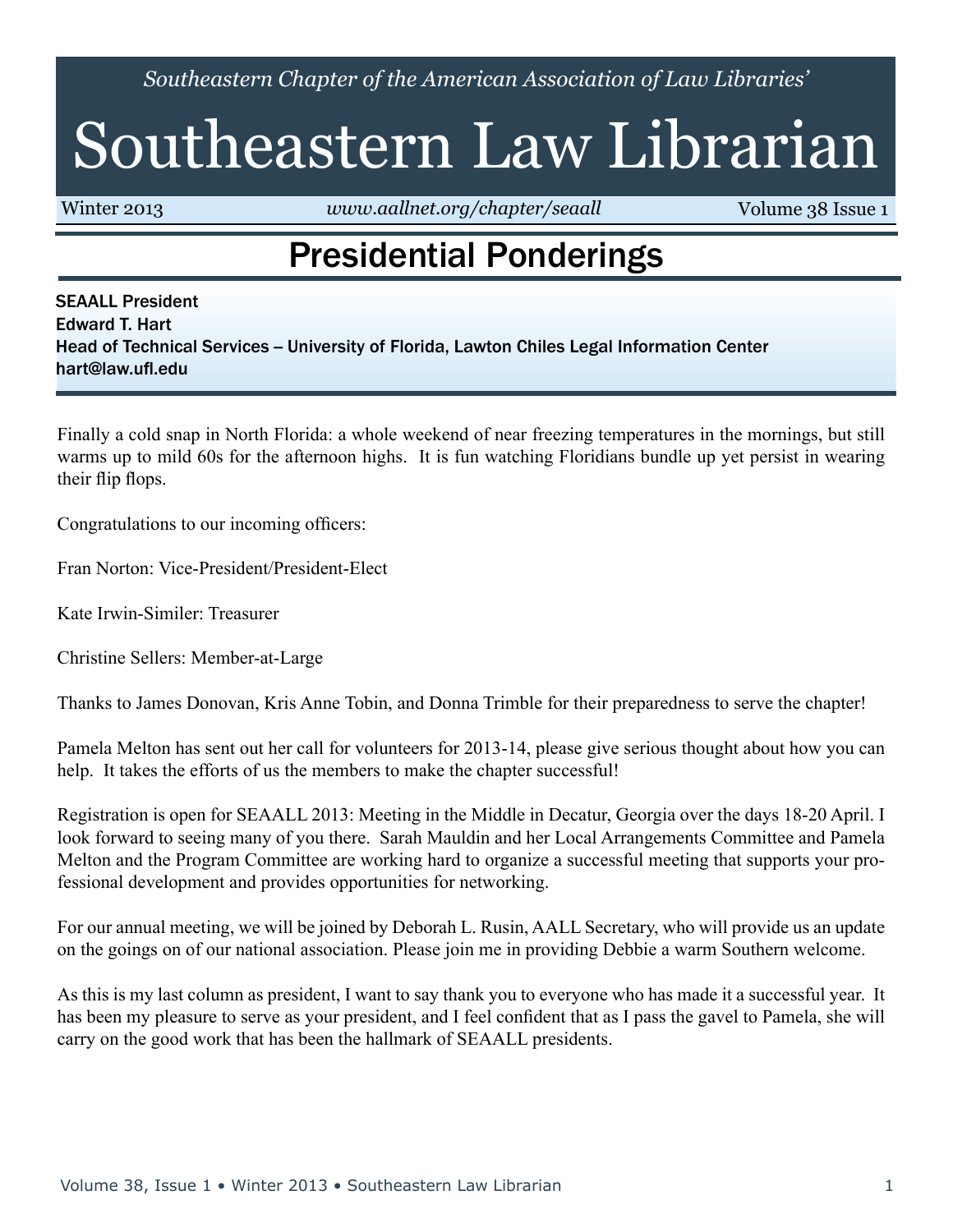#### **Contents**

**1 -- Presidential Ponderings** *by Edward T. Hart*

**3 -- Why Should I Meet in the Middle in Decatur for SEAALL 2013** *by* 

*Sarah K.C. Mauldin*

- **4 -- Law School or Not?** *by Miriam Childs*
- **5 -- SEAALL Financial Report**
- **6 -- SEAALL Placement Opportunities**
- **8 -- SEAALL Library Profile Mississippi College School of Law**
- **10 -- Editorial Expect the Unexpected** *by Brian Barnes*
- **11 -- SEAALL Officers 2012 2013**
- **12 -- SEAALL Officers 2013 2014**
- **13 -- Southeastern Law Librarian Submission Guidelines**

#### Reader Feedback

If you have suggestions of articles or features you would like to see in the Southeastern Law Librarian please contact Brian Barnes, [bcbarnes@loyno.edu](mailto:bcbarnes%40loyno.edu?subject=).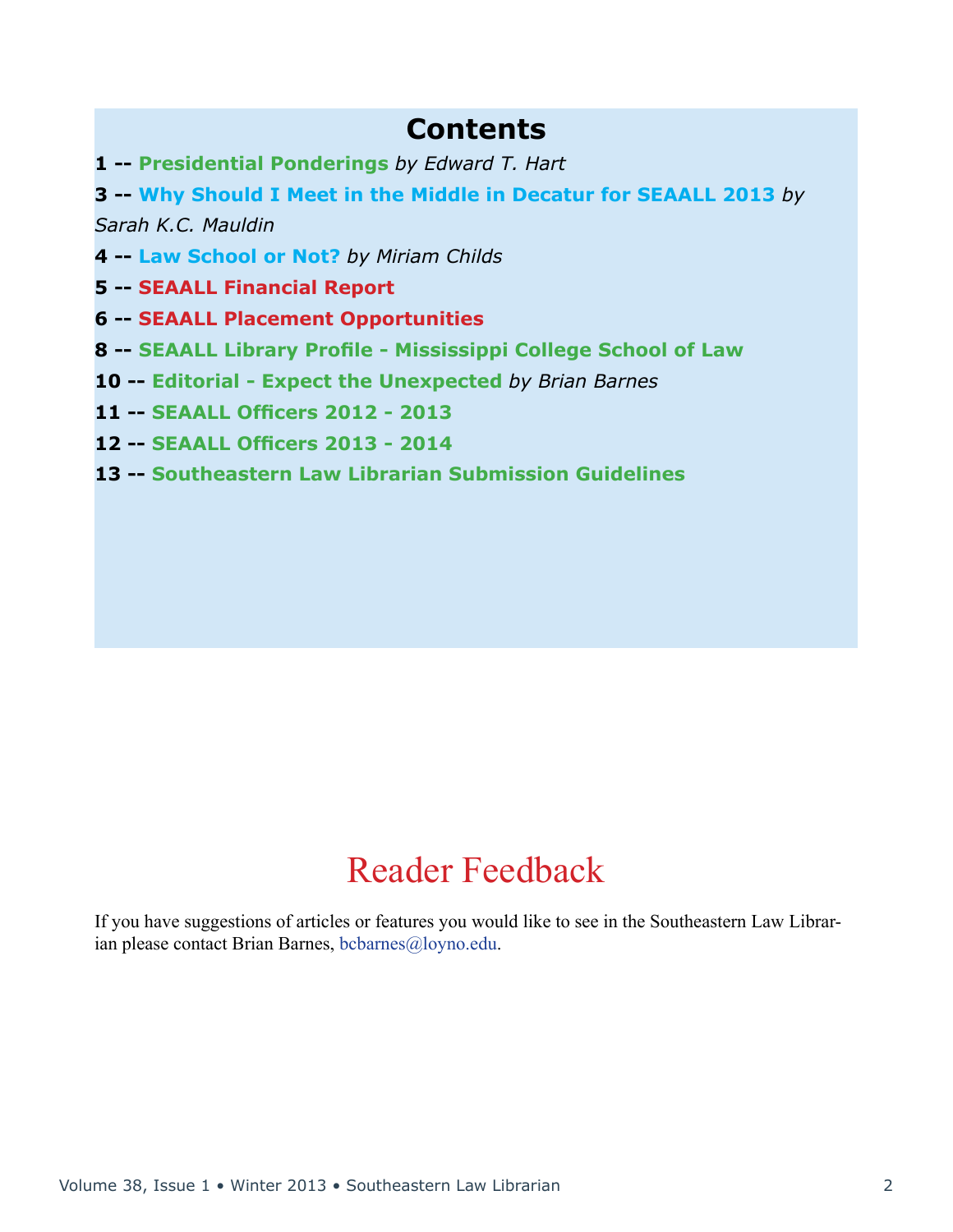### Why should I Meet in the Middle in Decatur for SEAALL 2013?

#### Sarah K.C. Mauldin Director of Library Services Smith, Gabrell & Russell, LLP

- 1. It's only a few miles from Downtown Atlanta, but has the charm of a small community.
- 2. You can get there from anywhere easily, including the Atlanta airport.
- 3. The great programs, including the annual Institute and programs of interest to members from any library type.
- 4. The fabulous keynote speakers, Gwen Spratt and Courtney Johnson.
- 5. The many excellent bars and restaurants just up the street from the hotel on the Square.
- 6. Networking with colleagues from around the Southeast.
- 7. The great reception at the historic Old Courthouse on the Square on Thursday evening.
- 8. Friday night dine arounds.
- 9. Amazing shopping opportunities at the many independent retailers within walking distance of the conference hotel, referred to locally as IndieCatur.
- 10. The opportunity to register for only the parts of the Meeting that work with your schedule.

You can find out more about the program at <http://law.gsu.edu/events/index/seaall2013/schedule>and get a detailed look with speaker listings at [http://law.gsu.edu/events/images/seaall2013/SEAALL2013Pro](http://law.gsu.edu/events/images/seaall2013/SEAALL2013Program02152013.pdf)[gram02152013.pdf.](http://law.gsu.edu/events/images/seaall2013/SEAALL2013Program02152013.pdf)

You can register at <http://law.gsu.edu/events/index/seaall2013/register>and make your hotel arrangements at <http://law.gsu.edu/events/index/seaall2013/hotels>by March 19.

The entire conference experience can be had for only \$200 through the early bird deadline of March 15. The Thursday Institute is a separate registration of only \$75.

I hope to see a whole lot of SEAALL members Meet me in the Middle in my beautiful hometown April 18-20.

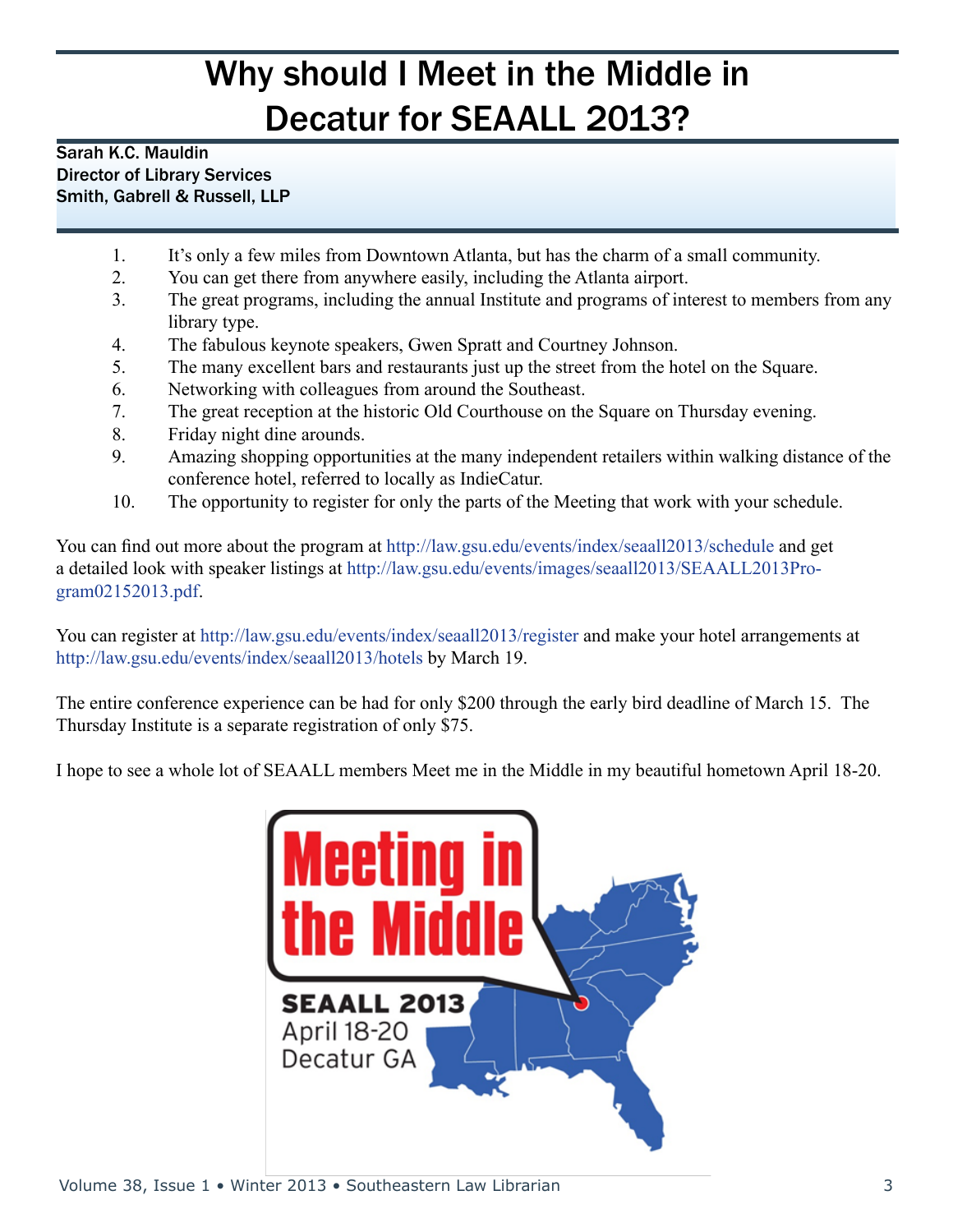#### Law School or Not?: A Mid-Life Decision

#### Miriam Childs Head of Technical Services Law Library of Louisiana, Louisana Supreme Court mchilds@lsac.org

The achievements of the new Chief Justice of the Louisiana Supreme Court, Bernette J. Johnson, have inspired me to the point of thinking about attending law school. Chief Justice Johnson was one of the first African Americans to attend LSU's Paul M. Hebert Law School. She later became the first woman elected to Orleans Civil District Court. Subsequently she was elected as an associate justice on the Louisiana Supreme Court, and has now become the head of the state's judiciary. Chief Justice Johnson's career is marked by advocacy on the behalf of the disadvantaged and underserved. These are but a few reasons why I find Chief Justice Johnson an inspirational figure.

I had considered attending law school briefly before I went to library school in the early 1990s. I was an undergraduate student worker at LSU Law School, so I had met the professors and the librarians. I remember one student I knew from the law school started her MLIS degree at the same time I did, the first person I met who went on to earn both degrees. Before I landed my first librarian position, I did a stint as a legal secretary. My exposure to legal resources as an undergraduate student helped me immensely as a legal secretary. I had worked with Westlaw (when it had the blue screen), had heard of LexisNexis, and could identify state statute and code books. Years after my legal secretary days, I began at the Law Library of Louisiana, where my student worker and legal secretary experience gave me a leg up on the legal materials I would first manage as a serials librarian, and later catalog them.

As I began to approach 10 years at the Law Library, I started wondering if my experience as a law librarian would help me if I enrolled in law school. Would it be helpful to already know how to search Westlaw and LexisNexis? Would I be able to ace exams because I can find my way in the state statutes? I've absorbed a lot about the state and national legal systems as well as legal bibliography and research. I would be at home in a law school's library, where most of my studying would presumably be done. I was starting to feel that all of this experience would make me an excellent law school student.

As I thought about the prospect of attending law school further, the practical side of things started taking the glow off of the fantasy. The first scary thought is cost. How much would I need to borrow (and pay back with interest) to make this happen? Next there's the time constraint to worry about. I could take evening law school classes offered by one of the local universities, but am I committed enough to this idea to work full time and take a class or two each semester until I fulfill the degree requirements? And finally there's my age. I'm in my mid-40s. It would be highly unlikely that I could practice law once I earned the J.D., times being what they are in the current legal marketplace. So I would remain a librarian, with no guarantee of receiving a pay raise as a result of earning the J.D. I would basically be going to law school just to go to law school and taking on new debt when I need to start preparing for retirement.

Still, I find it hard to ignore the spark of inspiration. Earning a J.D. is the first step towards becoming a judge, or even a justice. I suppose running for public office is its own Pandora's box, so maybe I'm better off just being inspired.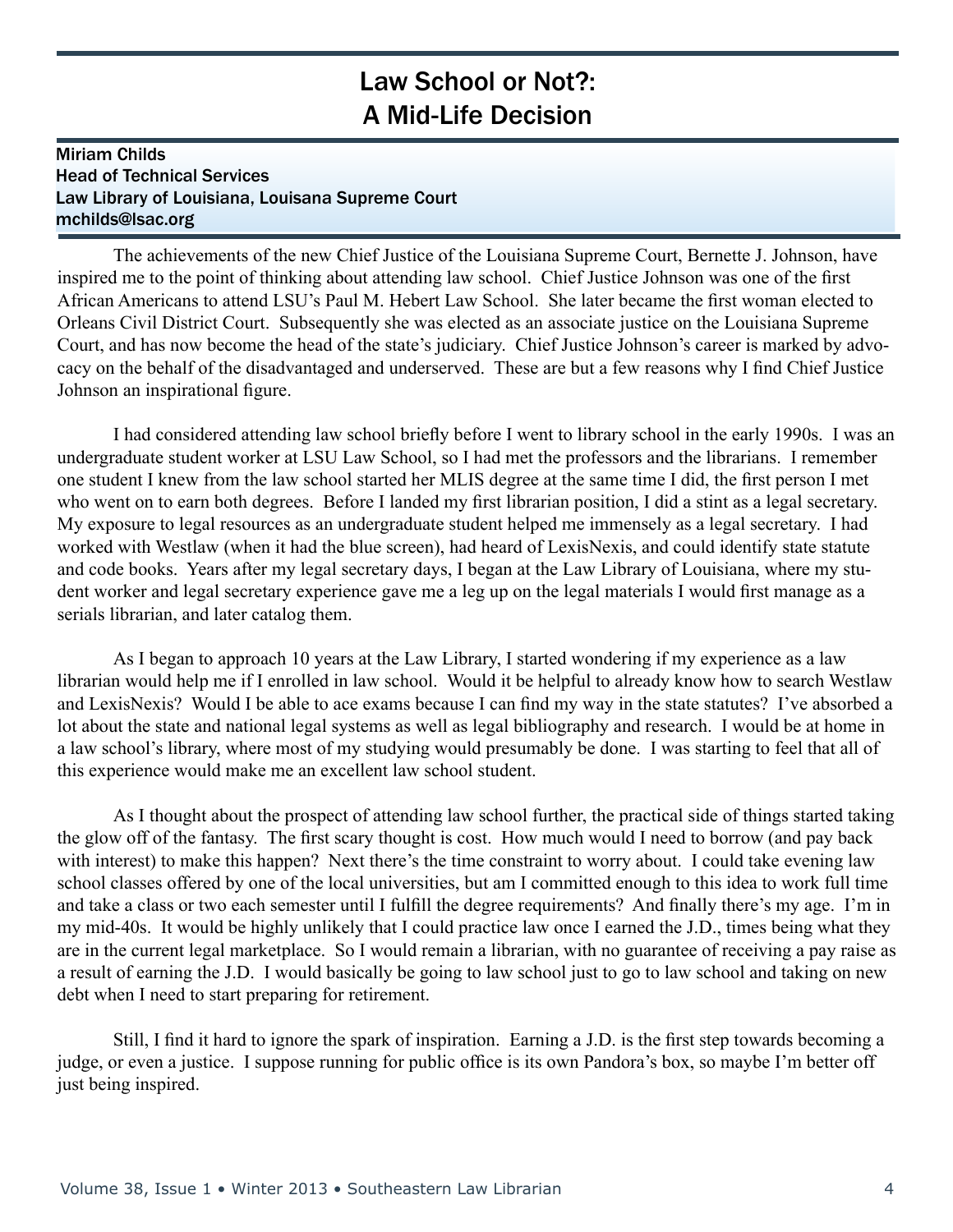# SEAALL Financial Report

| Period of June 1, 2012 - February 28, 2013                                                                                                                                                                        |                                                 |                                                                     |             |
|-------------------------------------------------------------------------------------------------------------------------------------------------------------------------------------------------------------------|-------------------------------------------------|---------------------------------------------------------------------|-------------|
| OPENING WORKING BALANCE                                                                                                                                                                                           |                                                 |                                                                     | \$34,690.54 |
| <b>INCOME</b>                                                                                                                                                                                                     |                                                 |                                                                     |             |
| <b>MEMBERSHIP DUES</b><br>Student<br>Individual<br>Institutional<br>Associate                                                                                                                                     | \$20.00<br>\$20.00<br>\$9,280.00<br>\$680.00    | \$10,000.00                                                         |             |
| <b>MATTOX SCHOLARSHIP FUNDS</b>                                                                                                                                                                                   |                                                 | \$1,500.00                                                          |             |
| <b>TOTAL INCOME</b><br>TOTAL WORKING BALANCE                                                                                                                                                                      |                                                 | \$11,500.00                                                         | \$46,190.64 |
| <b>EXPENSES</b>                                                                                                                                                                                                   |                                                 |                                                                     |             |
| <b>LIABILITY INSURANCE</b><br><b>BANK SERVICE CHARGE</b><br>FEE FOR TAX RETURN PREPARATION<br>REFUND FOR OVERPAYMENT OF DUES<br>NON-PROFIT ORG. REPORT FEE<br>STUDENT SCHOLARSHIPS<br><b>Student Scholarships</b> | \$9,000.00                                      | \$531.00<br>\$33.00<br>\$535.00<br>\$40.00<br>\$61.25<br>\$9,000.00 |             |
| AALL 2012 ANNUAL MEETING<br>Handouts for SEAALL table<br><b>SEAALL VIP travel expenses</b><br>Supplies for SEAALL table<br>SEAALL reception and meeting                                                           | \$918.75<br>\$1,564.72<br>\$16.78<br>\$6,199.66 | \$8,699.91                                                          |             |
| <b>SEAALL 2012 ANNUAL MEETING</b><br>CASA charitable donation                                                                                                                                                     | \$1,000.00                                      | \$1,000.00                                                          |             |
| <b>SEAALL 2013 ANNUAL MEETING</b><br>Fee for logo design                                                                                                                                                          | \$150.00                                        | \$150.00                                                            |             |
| <b>ELECTIONS</b><br>Online election fee                                                                                                                                                                           | \$367.20                                        | \$367.20                                                            |             |
| <b>TOTAL EXPENSES</b>                                                                                                                                                                                             |                                                 | \$20,356.11                                                         |             |
| <b>CLOSING WORKING BALANCE</b>                                                                                                                                                                                    |                                                 |                                                                     | \$24,974.53 |
| <b>INVESTMENTS</b><br><b>Fidelity Investments</b>                                                                                                                                                                 | \$6,392.54                                      | \$6,392.54                                                          |             |
| <b>INVESTMENTS AS OF JANUARY 31, 2013</b>                                                                                                                                                                         |                                                 |                                                                     | \$6,392.54  |
| <b>TOTAL ASSETS</b>                                                                                                                                                                                               |                                                 |                                                                     | \$31,367.07 |

Volume 38, Issue 1 • Winter 2013 • Southeastern Law Librarian 5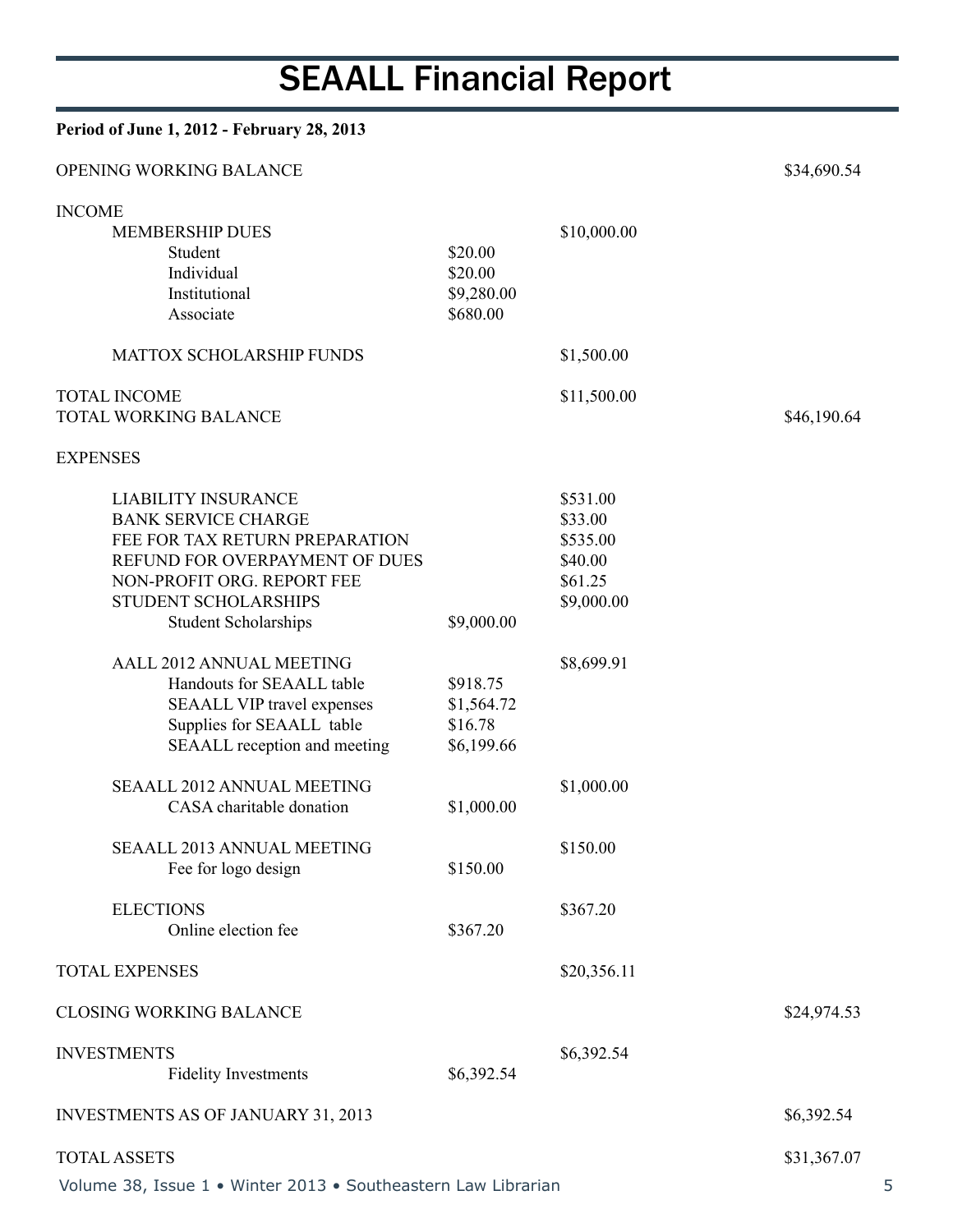#### SEAALL Placement Opportunities

Reference Librarian (Weekend) **Florida A&M University** Orlando, FL Contact: Adrienne S. Snyder (407-254-3217) Deadline: March 14, 2013 [http://www.aallnet.org/chapter/seaall/documents/employment/FAMU\\_Reference\\_Librarian\\_Weekend.pdf](http://www.aallnet.org/chapter/seaall/documents/employment/FAMU_Reference_Librarian_Weekend.pdf)

Research Services Librarian / Lecturer in Law **Vanderbilt University** Nashville, TN Contact: (not specified) Deadline: Application review begins March 22, 2013 [http://www.aallnet.org/chapter/seaall/documents/employment/Research\\_Services\\_Librarian\\_Vanderbilt.pdf](http://www.aallnet.org/chapter/seaall/documents/employment/Research_Services_Librarian_Vanderbilt.pdf)

Evening Weekend Reference Librarian **Elon University** Greensboro, NC Contact: (not specified) Deadline: Application review begins March 8, 2013 http://www.aallnet.org/chapter/seaall/documents/employment/Elon\_Evening\_Weekend\_Reference March 2013.pdf

Law Librarian **Faulkner University** Montgomery, AL Contact: Robb Farmer [\(rfarmer@faulkner.edu\)](mailto:rfarmer%40faulkner.edu?subject=) Deadline: (not specified) [http://www.faulkner.edu/SharedMedia/\\_aboutFaulkner/LawLibrarian121030.pdf](http://www.faulkner.edu/SharedMedia/_aboutFaulkner/LawLibrarian121030.pdf)

Associate Dean for the Law Library and ITS **Charlotte School of Law** Charlotte, NC Contact: (not specified) Deadline: (not specified) [http://www.aallnet.org/chapter/seaall/documents/employment/2012\\_Charlotte\\_Associate\\_Dean.pdf](http://www.aallnet.org/chapter/seaall/documents/employment/2012_Charlotte_Associate_Dean.pdf)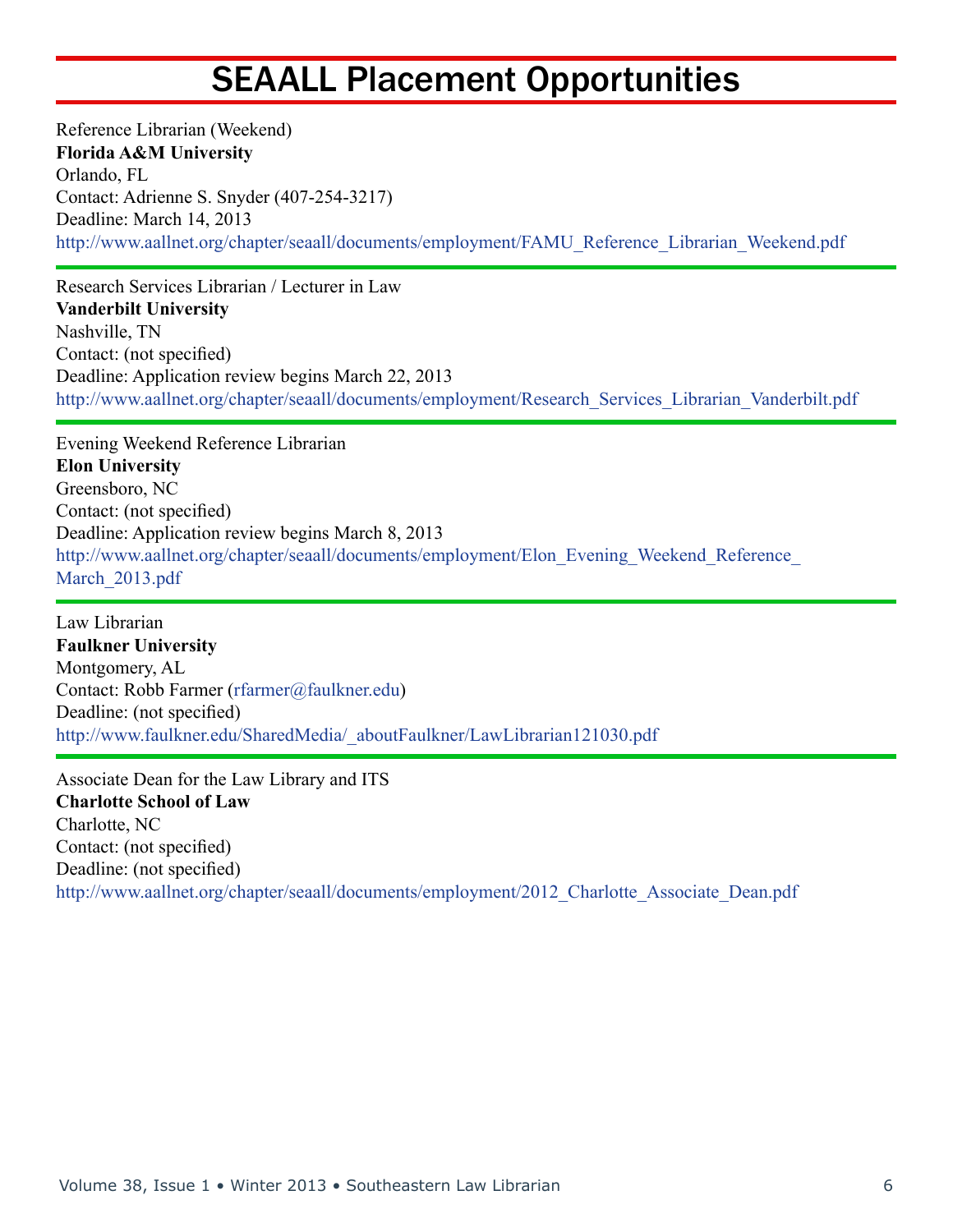## SEAALL Library Profile Mississippi College School of Law

Information by Stephen Parks, Layout by Brian Barnes



The Mississippi College School of Law was founded in 1930 as the Jackson School of Law. In 1975, Mississippi College acquired the law school. Located in the capital city of Jackson, the law school is close to the legal, business, and state government communities which provide numerous opportunities for its law students. This central location also allows the Mississippi College Law Library the opportunity to play an integral role in assisting not only those in the legal community but those in the general public as well.

The primary focus of the Law Library is the school's faculty and students. Serving over twenty-five full time

faculty members and over five hundred students, the Law Library's staff of five full time professional librarians and three support staff members strive to provide top-notch services. Library services include the teaching of all first year classes on Legal Research, class room support for faculty members, lunch and learn programs for students and faculty, and usual library services such as interlibrary loans and circulation.

As many legal items have transitioned to an electronic format, library usage by members of the state bar has decreased over the past few years. However, the Library does provide reference services and routinely provides CLE instruction to judicial clerks and state judges, among other groups.

The Library has seen construction over the past few years. In the fall of 2010, nine glass-enclosed study rooms were installed to provide extra study space for students. The new rooms have been heavily used, and students have voiced great appreciation for the addition. The Library installed a coffee shop in the summer of 2011 which provides snack items, coffee drinks, and a television. This extra study space provides a relaxing atmo-

sphere where students may gather to study or simply take a break.

The Library has taken upon itself the task of being an unofficial archive of state government information as part of its service to the legal community. The Library's Judicial Data Project, introduced in 2010, archives appellate briefs and video of appellate oral arguments. It also compiles statistical data on Mississippi appellate cases. The Library was awarded the 2012 Innovation in Technology Award for its work on the Judicial Data Project at the 2012 AALL Annual Meeting in Boston. Beginning in January 2013,



*Continued on next page*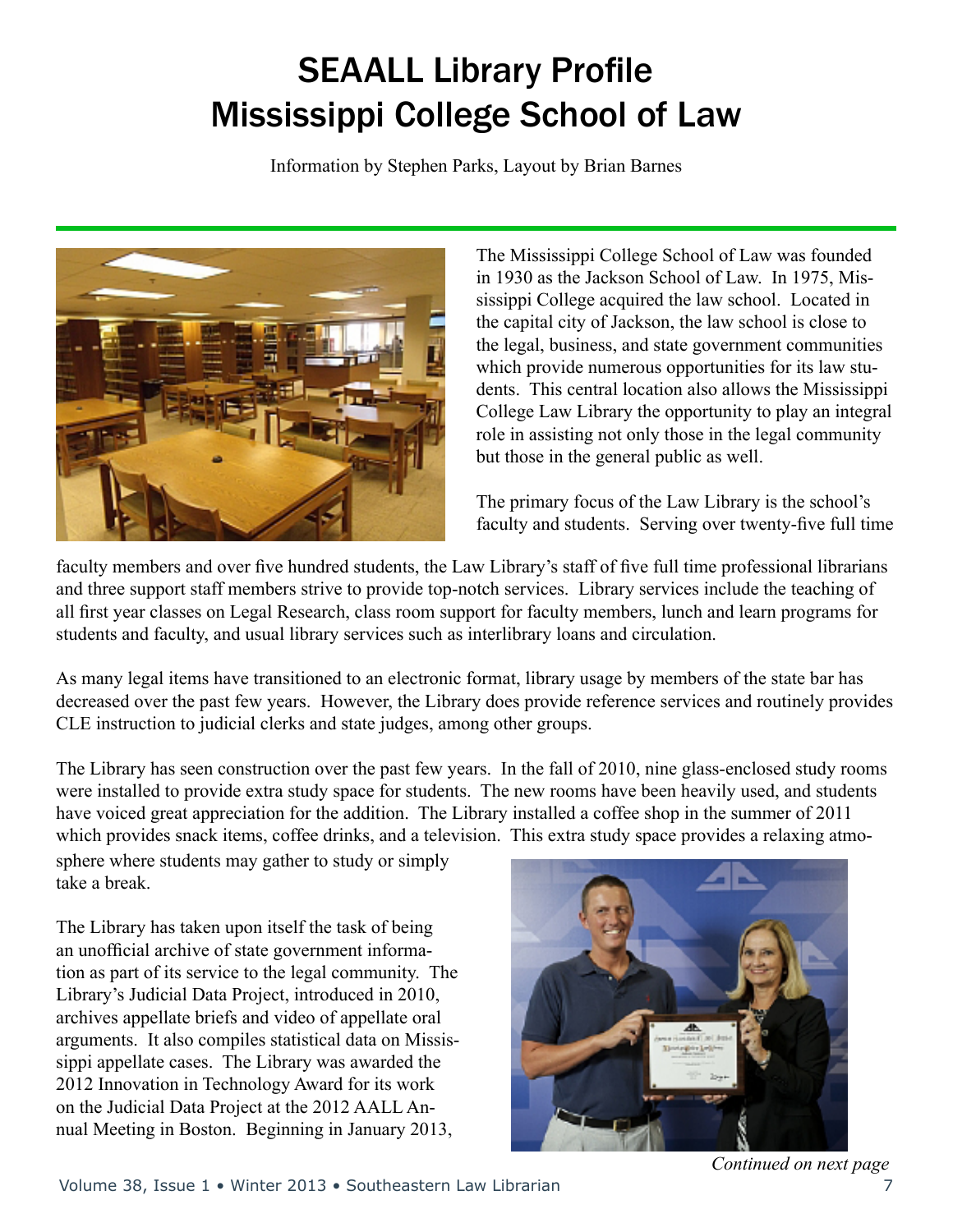

the Library, building upon the success of the Judicial Data Project, introduced the Legislative History Project which provides video of floor debate in the Mississippi House of Representatives and Mississippi Senate. The Mississippi Legislature does not archive its floor proceedings, and the Law Library has created the Legislative History Project in an effort to provide for free the legislative history of the many bills passed by the state legislature.

For more information about the Mississippi College Law Library, please see [law.mc.edu/library.](http://law.mc.edu/library) To view the Judicial Data Project, please see [judicial.mc.edu.](http://judicial.mc.edu) To view the Legislative History Project, please see [law.](http://law.mc.edu/legislature) [mc.edu/legislature](http://law.mc.edu/legislature).

#### Have an idea to share?

## Need publications to help with achieving promotion or tenure?

### Want to promote a project you have done at your library?

#### Become an author in the Southeastern Law Librarian !!!

Contact Brian Barnes, [bcbarnes@loyno.edu.](mailto:bcbarnes%40loyno.edu?subject=)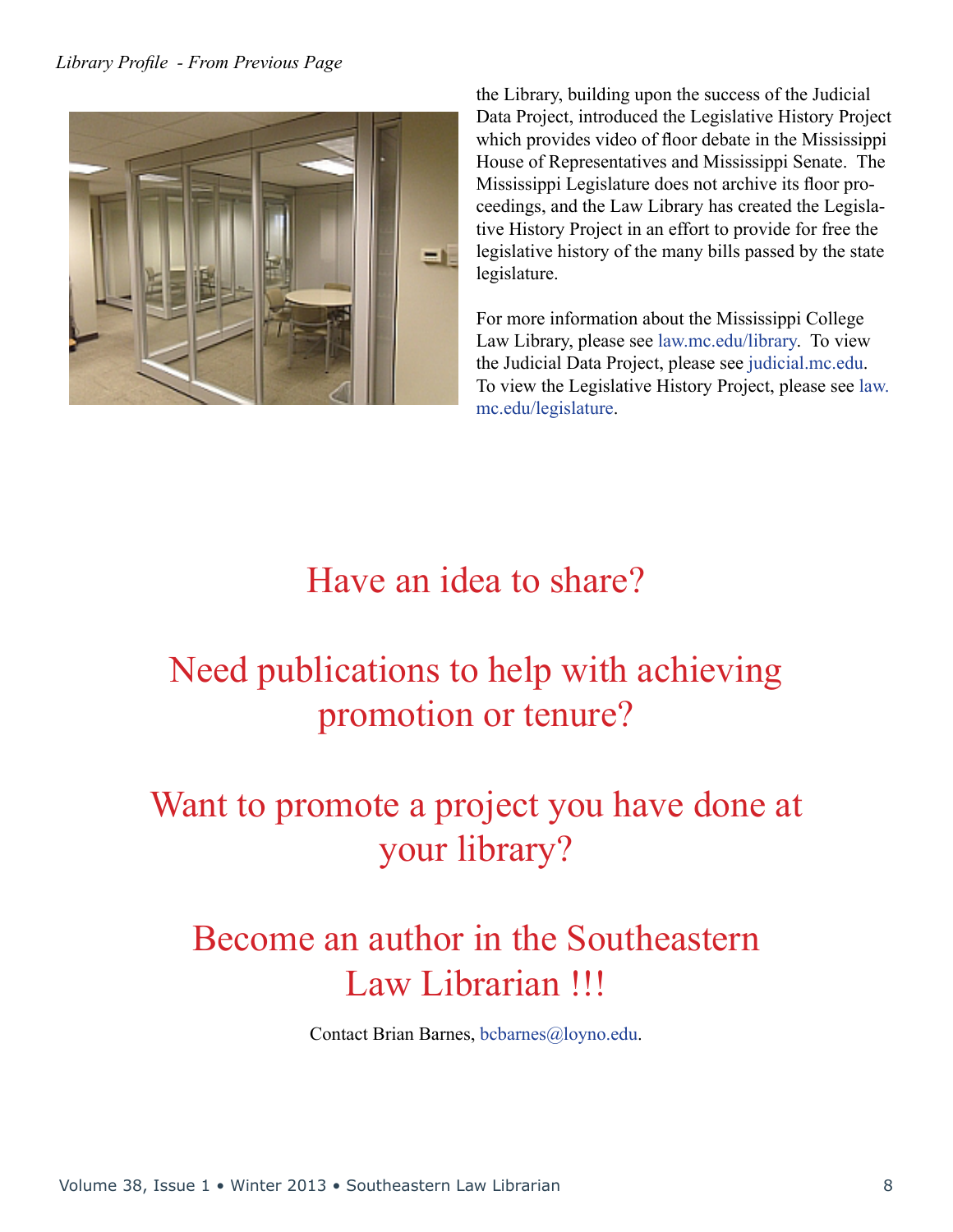#### Expect the Unexpected

#### Brian Barnes Deputy Law Library Director Loyola University New Orleans - College of Law Library bcbarnes@loyno.edu

Everyone who will read this should be able to identify with the statement "expect the unexpected". In law libraries that statement rings just as true today as when Heraclitus allegedly said it some 2500 years ago. The question then for this editorial is what the heck to do with this truism as we proceed in our daily work lives and seek to make our libraries a better place to work and more responsive to our users needs.

In expecting the unexpected the first step should be awareness. As busy as most librarians are each day we should all build in a specific time for reflection and observation. Whether this is simply looking at your calendar each morning and arranging tasks in your head or undergoing a zen-like meditation this time is crucial. Being aware of what might be on the horizon or picking up hints that might indicate the need for future action can really help take the "sting" out of unexpected.

Another great step in expecting the unexpected is preparation. A basic example of preparation is the creation of manuals that can be implemented in cases of the unexpected. Two of my personal favorite preparation tools are disaster plans (a need for hurricane or flood preparation that can influence SEAALL members more than anywhere else in the country) and "run over by the bus" scenarios. The idea behind this second preparation is that any librarian can step in for another who is run over by a bus without dramatic fall-off in services. In the past two years I've seen this go into place for people out with emergency hospital stays and abrupt retirements.

Another action that can go a long way in expecting the unexpected is confidence. This might be a bit of a stretch but having confidence that you can deal with the unexpected when it happens can go a long way towards success. If you portray that everything is fine and under control others will believe it as well. To steal from another motivational quotation "it is not what happens to you, but how you react to it". Take the unexpected, have confidence in your training and the tools at your disposal, and do the best you can. A quick tip on gaining some confidence is to lean on your contacts that can mentor you through an unexpected situation. They've done it before; in using their experience your task can be easier and you can also steal some of their confidence that comes with experience.

A final tip for expecting the unexpected is to acknowledge results when they occur. Similar to awareness but better characterized as learning from the experience (therefore it should be less unexpected next time). If the unexpected situation ended up really well, make sure to reward yourself to reinforce the system. If the unexpected did not do so well be aware and acknowledge the process and save yourself time next time it occurs courtesy of the newly supplemented tool of experience.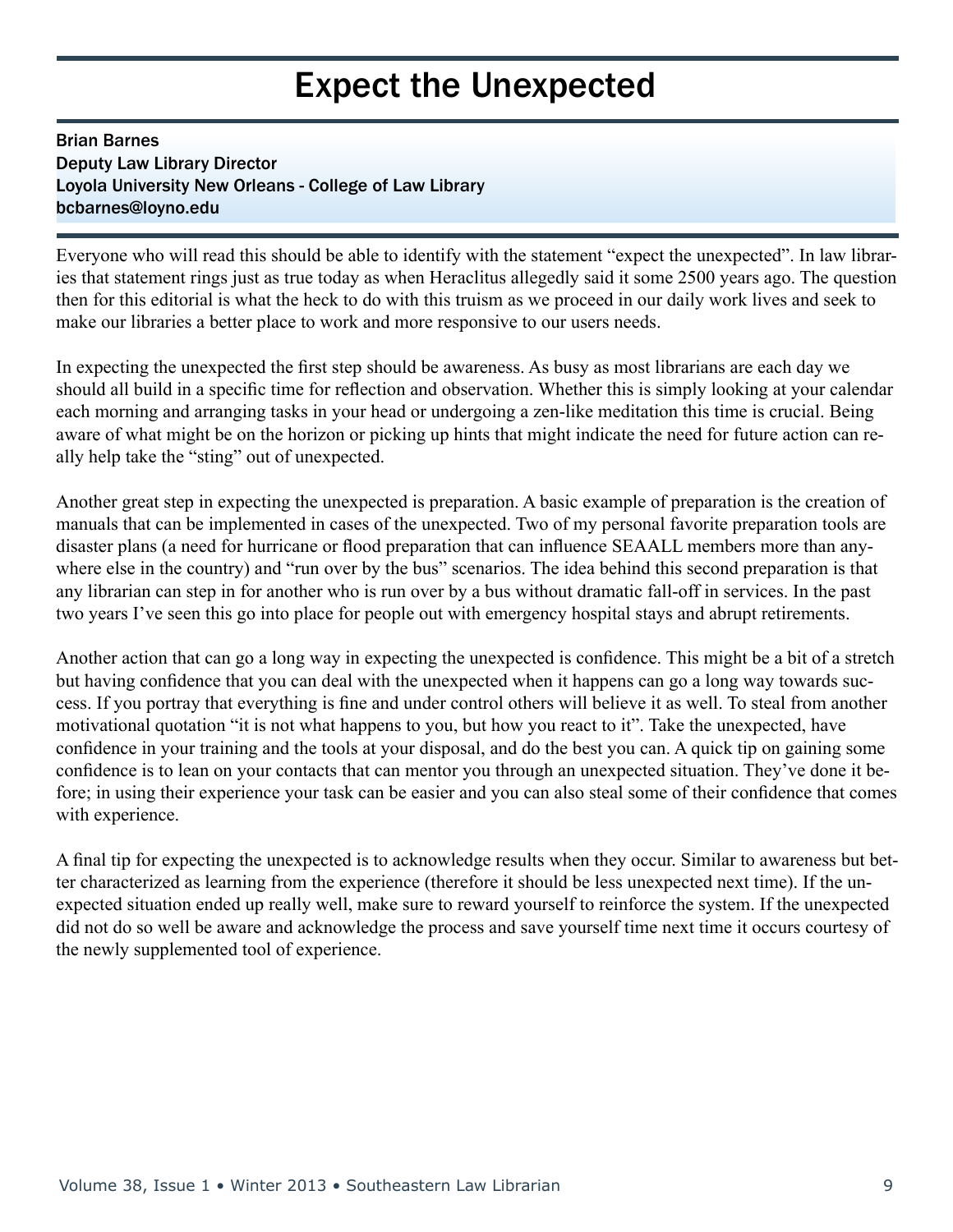### SEAALL Officers 2012 - 2013

| <b>President</b>                                                                                                                                                                                                      | Gainesville, FL 32611-7628                                                                                          |  |
|-----------------------------------------------------------------------------------------------------------------------------------------------------------------------------------------------------------------------|---------------------------------------------------------------------------------------------------------------------|--|
| <b>Edward Hart</b>                                                                                                                                                                                                    | Phone: 352-273-0721                                                                                                 |  |
| <b>Head of Technical Services</b>                                                                                                                                                                                     | Fax: 352-392-5093                                                                                                   |  |
| University of Florida, Lawton Chiles Legal Information Center                                                                                                                                                         | Email: hart@law.ufl.edu                                                                                             |  |
| <b>Vice-President/President Elect</b>                                                                                                                                                                                 | 701 Main Street                                                                                                     |  |
| Pamela Melton                                                                                                                                                                                                         | Columbia, SC 29208                                                                                                  |  |
| Associate Director for Library Administration                                                                                                                                                                         | Phone: 803-777-3361                                                                                                 |  |
| University of South Carolina School of Law                                                                                                                                                                            | Fax: 803-777-9405                                                                                                   |  |
| Coleman Karesh Law Library                                                                                                                                                                                            | Email: prmelton@law.sc.edu                                                                                          |  |
| <b>Secretary</b><br>Nick Sexton<br>Clinical Assistant Professor of Law and Reference &<br><b>Information Delivery Services Librarian</b><br>Univ. of North Carolina School of Law<br>Katherine R. Everett Law Library | 160 Ridge Road<br>Chapel Hill, NC 27599<br>Phone: 919-843-7898<br>Fax: 919-962-1193<br>Email: nsexton@email.unc.edu |  |
| <b>Treasurer</b>                                                                                                                                                                                                      | 500 South Duval Street                                                                                              |  |
| Billie J. Blaine                                                                                                                                                                                                      | Tallahassee, FL 32399                                                                                               |  |
| Librarian                                                                                                                                                                                                             | Phone: 850-488-8919                                                                                                 |  |
| Florida Supreme Court, Supreme Court Library                                                                                                                                                                          | Email: blaineb@flcourts.org                                                                                         |  |
| <b>Immediate Past President</b>                                                                                                                                                                                       | Athens, GA 30602-6018                                                                                               |  |
| Carol Watson                                                                                                                                                                                                          | Phone: 706-542-5078                                                                                                 |  |
| Director of Law Library                                                                                                                                                                                               | Fax: 706-542-5001                                                                                                   |  |
| University of Georgia School of Law, King Law Library                                                                                                                                                                 | Email: cwatson@uga.edu                                                                                              |  |
| Member at Large (2011-2013)<br><b>Jason Sowards</b><br>Electronic Resources Librarian & Lecturer in Law<br>Vanderbilt University Law School<br>Alyne Queener Massey Law Library                                       | 131 21st Ave. South<br>Nashville, TN 37203-1181<br>Phone: 615-322-1438<br>Email: jason.r.sowards@vanderbilt.edu     |  |
| Member at Large (2012-2014)<br>Jennifer Frazier<br>State Law Librarian of Kentucky<br>State Law Library of Kentucky                                                                                                   | State Capitol, Suite 200<br>700 Capitol Avenue<br>Frankfort, KY 40601<br>Phone: 502-564-4848<br>Fax: 502-564-5041   |  |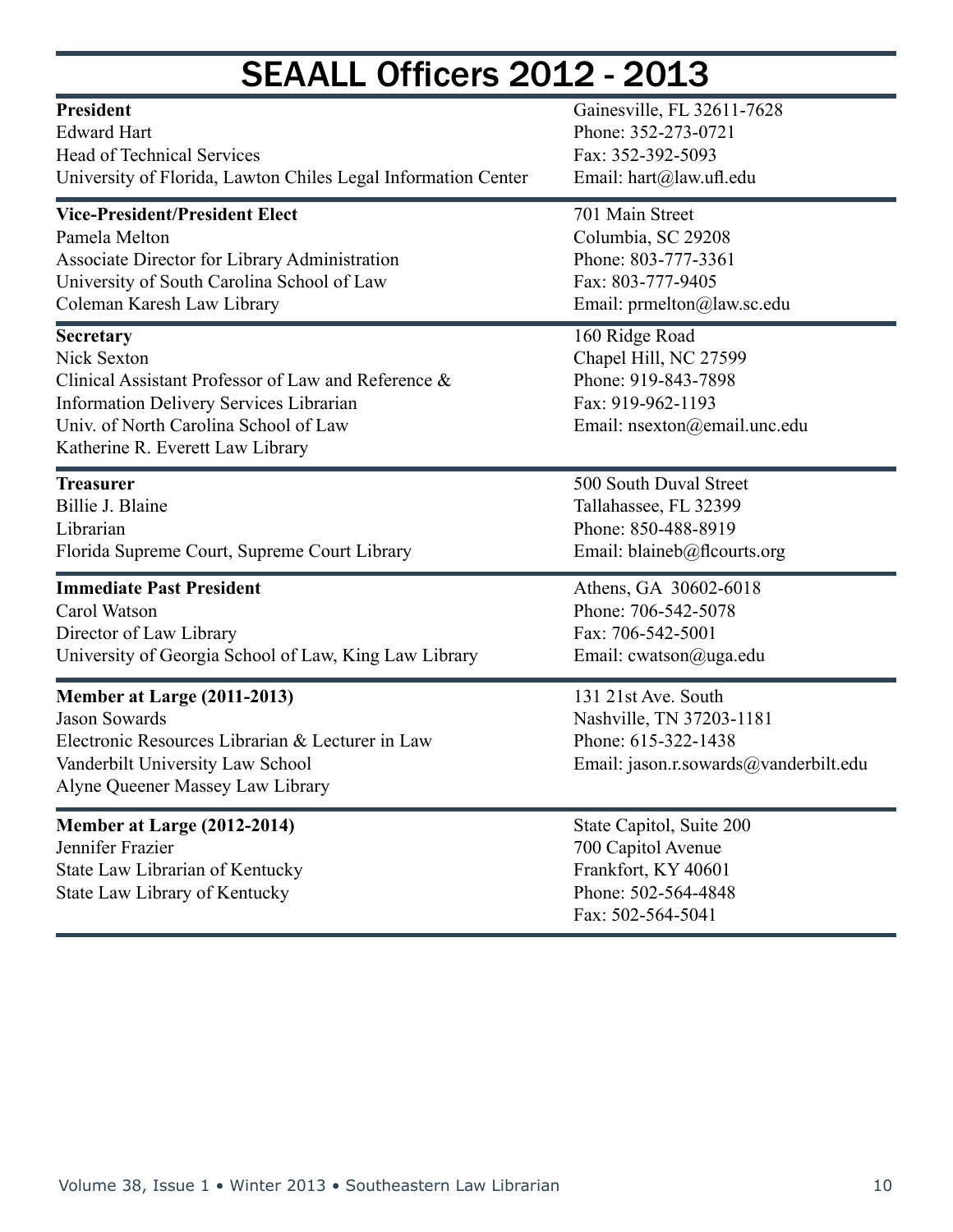#### SEAALL Officers 2013 - 2014

| President                                                                                                                                                      | 701 Main Street                                                                                                         |  |  |
|----------------------------------------------------------------------------------------------------------------------------------------------------------------|-------------------------------------------------------------------------------------------------------------------------|--|--|
| Pamela Melton                                                                                                                                                  | Columbia, SC 29208                                                                                                      |  |  |
| Associate Director for Library Administration                                                                                                                  | Phone: 803-777-3361                                                                                                     |  |  |
| University of South Carolina School of Law                                                                                                                     | Fax: 803-777-9405                                                                                                       |  |  |
| Coleman Karesh Law Library                                                                                                                                     | Email: prmelton@law.sc.edu                                                                                              |  |  |
| <b>Vice-President/President Elect</b><br>Francis X. Norton, Jr.<br>Reference Librarian and Associate Professor<br>Loyola University New Orleans College of Law | 7214 St. Charles Ave.<br>New Orleans, LA 70118<br>Phone: 504-861-5548<br>Fax: 504-861-5895<br>Email: fxnorton@loyno.edu |  |  |
| <b>Secretary</b>                                                                                                                                               | 160 Ridge Road                                                                                                          |  |  |
| Nick Sexton                                                                                                                                                    | Chapel Hill, NC 27599                                                                                                   |  |  |
| Clinical Assistant Professor of Law and Reference &                                                                                                            | Phone: 919-843-7898                                                                                                     |  |  |
| <b>Information Delivery Services Librarian</b>                                                                                                                 | Fax: 919-962-1193                                                                                                       |  |  |
| Univ. of North Carolina School of Law - Everett Law Library                                                                                                    | Email: nsexton@email.unc.edu                                                                                            |  |  |
| <b>Treasurer</b>                                                                                                                                               | 1834 Wake Forest Rd.                                                                                                    |  |  |
| Kate Irwin-Smiler                                                                                                                                              | Winston Salem, NC 27109                                                                                                 |  |  |
| Reference Librarian                                                                                                                                            | Phone: 336-758-4009                                                                                                     |  |  |
| Wake Forest University School of Law                                                                                                                           | Email: irwinsc@wfu.edu                                                                                                  |  |  |
| <b>Immediate Past President</b>                                                                                                                                | Gainesville, FL 32611-7628                                                                                              |  |  |
| <b>Edward Hart</b>                                                                                                                                             | Phone: 352-273-0721                                                                                                     |  |  |
| Head of Technical Services                                                                                                                                     | Fax: 352-392-5093                                                                                                       |  |  |
| University of Florida, Lawton Chiles Legal Information Center                                                                                                  | Email: hart@law.ufl.edu                                                                                                 |  |  |
| Member at Large (2012-2014)<br>Jennifer Frazier<br>State Law Librarian of Kentucky<br>State Law Library of Kentucky                                            | State Capitol, Suite 200<br>700 Capitol Avenue<br>Frankfort, KY 40601<br>Phone: 502-564-4848<br>Fax: 502-564-5041       |  |  |
| <b>Member at Large (2013-2015)</b>                                                                                                                             | 1320 Main St, 17th Floor                                                                                                |  |  |
| <b>Christine Sellers</b>                                                                                                                                       | Columbia, SC 29401-2239                                                                                                 |  |  |
| Research Specialist                                                                                                                                            | Phone: (803) 255-5532                                                                                                   |  |  |
| <b>Nelson Mullins</b>                                                                                                                                          | Email: christine.sellers@nelsonmullins.com                                                                              |  |  |